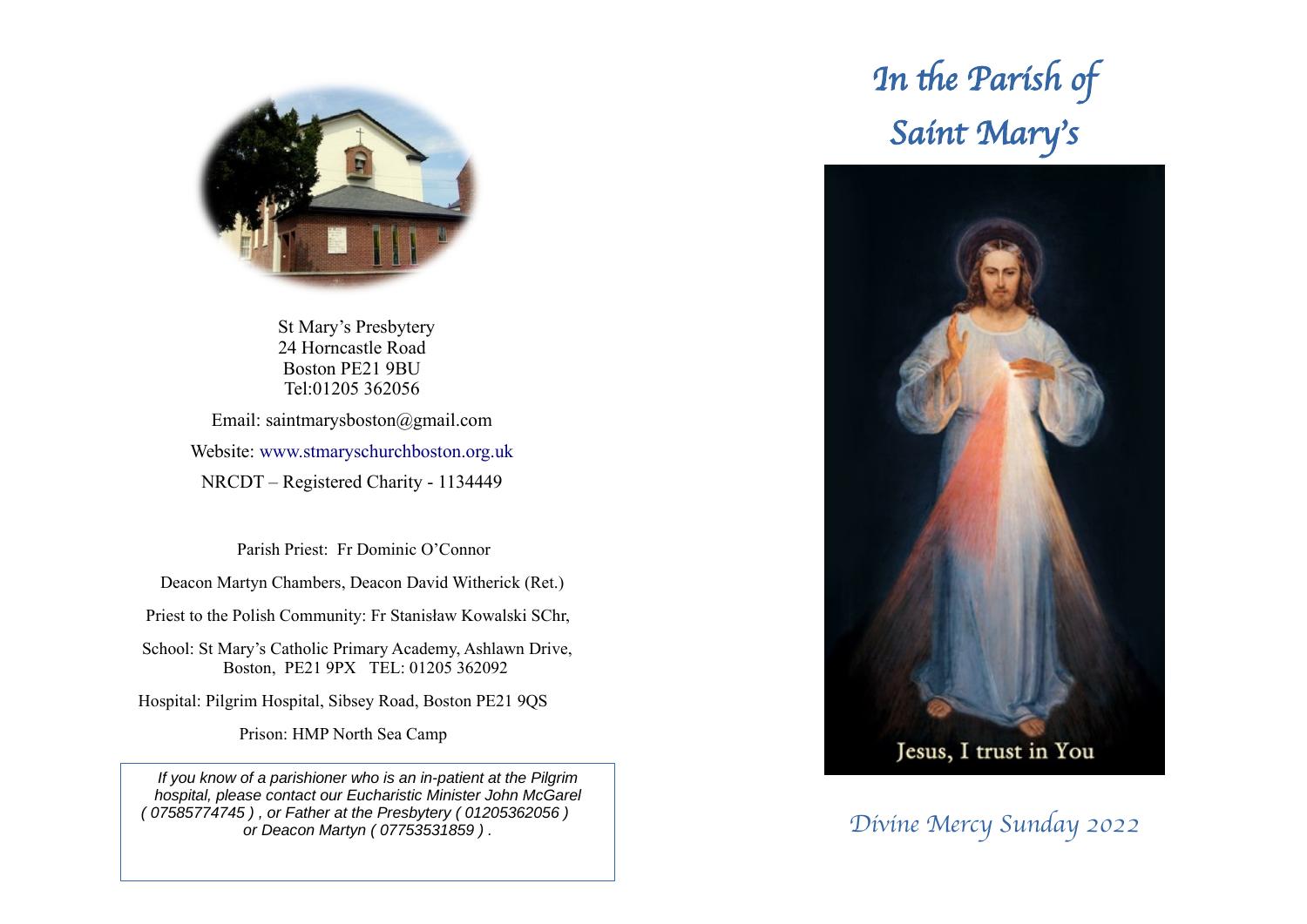| <b>Liturgical calendar</b> |              |                                                                |                                    |                                      |                        |
|----------------------------|--------------|----------------------------------------------------------------|------------------------------------|--------------------------------------|------------------------|
| Day                        | Date         | <b>Time</b>                                                    |                                    | Liturgical<br>Calendar               | <b>Mass Intention</b>  |
| <b>Saturday</b>            | 23           | 4.00pm                                                         |                                    | Vigil                                | For the people         |
| Sunday                     | 24           | $9.30$ am<br>11.30am<br>1.00 <sub>pm</sub>                     | Eng<br>Pol<br>Pol                  | <b>Divine Mercy</b><br><b>Sunday</b> | Theodoric Antao<br>RIP |
| Monday                     | 25           | 12.30pm                                                        | Eng                                | <b>St Mark</b>                       | $M+D$ Chambers         |
| <b>Tuesday</b>             | 26           | $9.30$ am                                                      | Eng                                | <b>St George</b>                     | Kevin Kilkenny<br>RIP  |
| Wednesday                  | 27           | 7.00am<br>7.30 <sub>pm</sub>                                   | Eng<br>Pol                         | <b>Easter Feria</b>                  |                        |
| <b>Thursday</b>            | 28           | 7.00 <sub>pm</sub>                                             | Eng                                | <b>Easter Feria</b>                  |                        |
| Friday                     | 29           | $9.30$ am<br>6.30pm                                            | Eng<br>Pol                         | <b>St Catherine of</b><br>Sienna     |                        |
| <b>Saturday</b>            | 30           | $9.30$ am<br>4.00 <sub>pm</sub>                                | Eng<br>Eng                         | <b>Easter Feria</b><br><b>Vigil</b>  |                        |
| Sunday                     | $\mathbf{1}$ | $9.30$ am<br>11.30am<br>1.00 <sub>pm</sub><br>4.00pm<br>5.30pm | Eng<br>Pol<br>Pol<br>Latin<br>Lith | Third Sunday of<br><b>Easter</b>     |                        |

#### **DIVINE MERCY SERVICE SUNDAY 24TH APRIL 3.00PM (CONFESSIONS FROM 2.10PM)**

**Divine Mercy: Wednesday 2.00pm**

**Adoration/Holy Hour:** `Mon, Tues,Thurs 3.00pm Wed see above.

**Confessions: Saturday** After morning mass and 3.15-4.00pm **Sunday** 8.55-9.20am

## Parish Information

#### **DIVINE MERCY NOVENA INDULGENCE**

Briefly, here are the other main differences between the "special graces" promised by Jesus for Divine Mercy Sunday, and the plenary indulgence offered by the Church for special devotions to the Divine Mercy on Mercy Sunday:

1) To receive special graces that our Lord promised for Divine Mercy Sunday, the only condition is to receive Holy Communion worthily on Divine Mercy Sunday (or the Vigil celebration) by making a good [Confession beforehand](https://www.thedivinemercy.org/celebrate/greatgrace/faqanswers10) and staying in the state of grace and trusting in His Divine Mercy. Any plenary indulgence granted by the Church, on the other hand, involves the fulfilment of a number of conditions, including prayer for the Holy Father's intentions, Confession and Holy Eucharist, and the carrying out of the special indulgenced work (in this case: participating in public devotions to the Divine Mercy on Divine Mercy Sunday itself).

2) The special graces promised by our Lord for Divine Mercy Sunday can be received by a soul in a state of grace, but with imperfect love for God, and imperfect contrition for sin-as long as the soul merely trusts in the mercy of God, and clings to Him because of His promised benefits. A plenary indulgence, however, can only be obtained through the performance of an indulgenced work as an expression of pure love for God. If the intentions of one's indulgenced work are not pure (say, the work is done in part out of fear of hell or purgatory, and loathing for oneself - or the desire to impress one's friends and relatives! - rather than purely out of love for God) then the indulgence obtained will be only partial, not plenary.

3) The special graces that our Lord promised for Mercy Sunday can only be received for oneself, through the devout reception of Holy Communion on Mercy Sunday (as stated in #1 above). A plenary indulgence, however, can be offered for oneself, or for souls suffering in purgatory.

4) The most special grace promised by our Lord for Mercy Sunday is nothing less than the equivalent of a complete renewal of baptismal grace in the soul: "complete forgiveness (remission) of sins and punishment." Such a measure of grace can only be received otherwise through baptism itself, or through making a sacramental confession as an act of perfect contrition for sin, out of pure love for God.

#### SUMMARY OF CONDITIONS

.

1)Be to the best of ones knowledge in a state of grace 2)Make a confession within two weeks either side. Our Lord did ask that we also go to confession on the day itself. 3)Receive Holy Communion worthily on the day.

4)Make some devotional act to Divine Mercy.



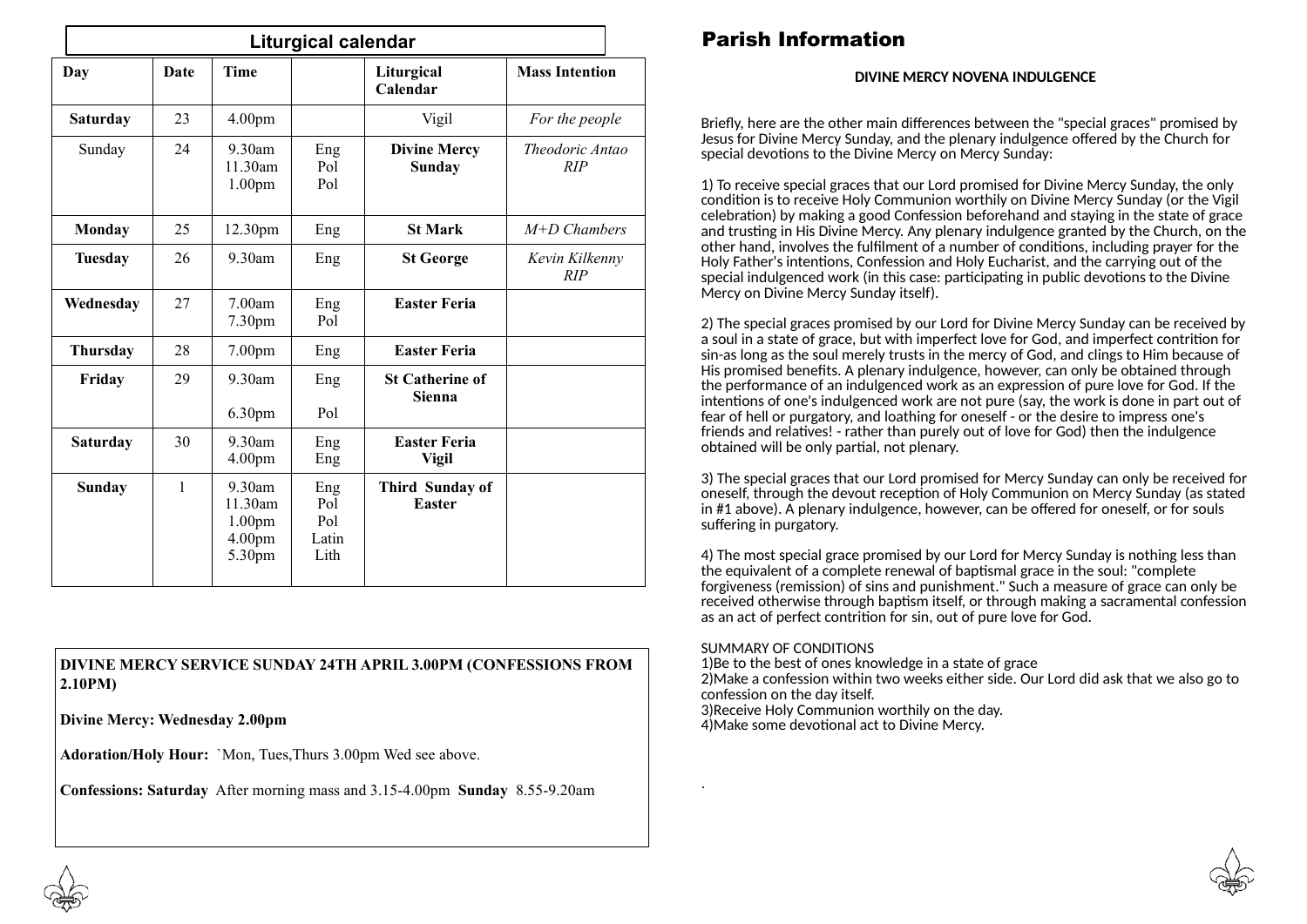#### **Announcements:**

Blessed News! Pauline Jaricot, the founder of the Association of the Propagation of the Faith [APF} is to be beatified in Lyons on 22nd May 2022. Find out about this remarkable lay woman in the spring edition of Missio's 'Mission Today' magazine [available in the Lady chapel at the back of church] or visit [missio.org.uk/pauline](http://missio.org.uk/pauline).

#### **Website: Is being updated to include easy to access bulletin as well as posts by Father**

A parishioner is now the lead dementia practitioner at the Pilgrim hospital, and we are blessed that he has offered his expertise to help any parishioner who may be an inpatient and who has been diagnosed with dementia. His offer of charity also extends to advising and helping the family of the inpatient. In the first instance should these criteria apply , please contact Hospital Chaplain Deacon Martyn.

#### **Times for Confession** If you would like confession outside of the confessional, please make an appointment with Father.

Bookings are now open for the Nottingham Diocesan Lourdes Pilgrimage – under the leadership of Bishop Patrick, from Monday 4th until Friday 8th July. Full details are on the Tangney Tours website: or for more details contact Father Simon Gillespie ( [simon.gillespie@dioceseofnottingham.uk\)](mailto:simon.gillespie@dioceseofnottingham.uk)

EU Settlement Scheme: If anyone would like help with applying for this scheme please contact: EUSS team on 0800 448 0734

## **Spiritual Thought for the Week…**



Liturgy "celebrates" history, "celebrates" having a very strong sense and being equivalent to "keeps alive", "brings to life", "makes present." In other words the liturgical memorial is both a memorial and a presence. Through it the event becomes contemporaneous for us and we for the event. When the liturgy is celebrated at this level of awareness, it engages and sways the mind towards the event. It makes us exclaim as the Jews actually used to exclaim at the passover supper, "we were there that night." Ramiero Cantalamessa.

What this means is that when we attend the Sunday liturgy we are having made present to us and we are present to the sacred mysteries by which we were saved and sanctifies.

Many thanks on behalf of all the parish to all who helped with the Easter Liturgies: sacristans, cleaners, choir, organist, servers, florists etc. It takes a lot of effort at this time of year. Many thanks.

### **Dates for Your Diary!**

Sunday 24<sup>th</sup> April 3.00pm Divine Mercy Sunday

**Wednesday 27th April 1.30pm Saint Mary's Church Hall: Coffee/Cake afternoon on the anniversary of the abortion act to raise funds for life. Bring a Cake – Buy a Cake Raffle All Welcome** 

**PLEASE TRY AND SUPPORT THIS EVENT AS WE ALSO TRY TO BRING THE PARISH TOGETHER ONCE MORE IN SOCAIL EVENTS AND THE CAUSE IS SO IMPORTANT.**

Tuesday 10<sup>th</sup> May Women's Guild Meeting 1.30pm in Church Hall. Please bring a crafty activity

Red Box 2021: THANK YOU! In 2021, St Mary's Our Lady of the Rosary raised £1270.64 through the Red Boxes and donations to Missio and the Mill Hill Missionaries. Many thanks for your generosity and your prayers!

**Second Collection** 8<sup>th</sup> May Clergy Formation 29<sup>th</sup> May World Communication Collection 17<sup>th</sup> April: Gift Aid £85 Gift Aid £640 Candles £57 Holy Places £289

#### **OF YOUR CHARITY PLEASE PRAY FOR**

- The sick and housebound and for those who need your prayers, Alan Potter, Liam Lane, Valerie Bianco, Graham Parkinson, Barbara Goemans, Margaret Allday, Sadie Wheate, Jenny Hunter and particularly Jack Newell who is in hospital.
- Kathy Poucher's Brother, Kevin who died recently
- Louis Morrissey who died recently
- Polish Confirmation Students who will be confirmed by Bp Patrick on Friday.